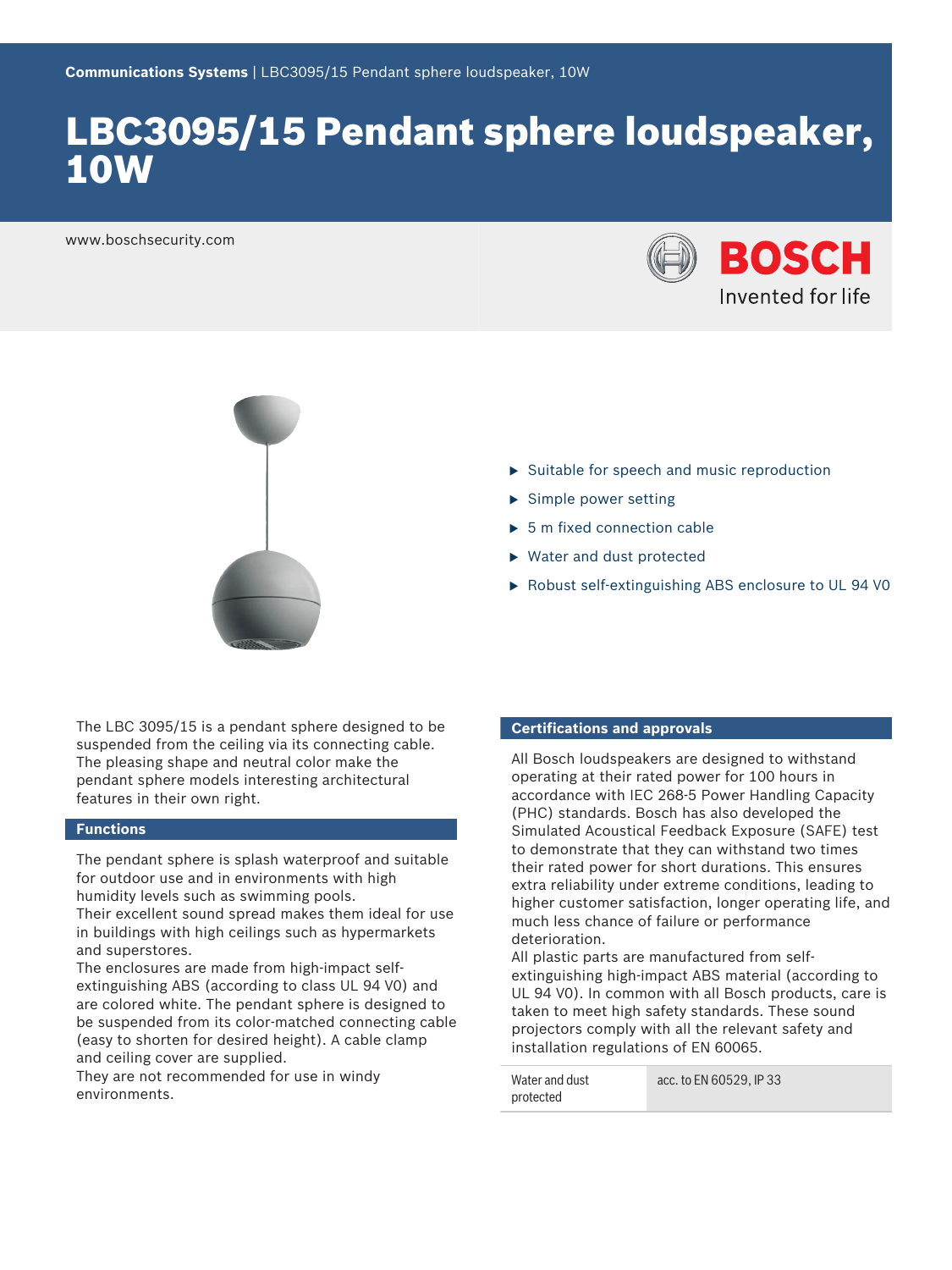| Region |     | <b>Regulatory compliance/quality marks</b> |
|--------|-----|--------------------------------------------|
| Europe | CF  |                                            |
|        | C.F | DECLIP LBC3095 15                          |

#### **Installation/configuration notes**

All units are supplied with a color-coded four-core connecting cable with each color connected to a different primary tap on the 100 V matching transformer. This allows nominal full-power, halfpower or quarter-power radiation to be selected (in 3 dB steps).



*Dimensions (in mm)*



*Circuit diagram*



*Frequency response*



*Polar diagram (measured with pink noise)*

|                   | 125<br>Hz | 250<br>Hz | 500<br><b>Hz</b> | 1<br>kHz | $\overline{2}$<br>kHz | 4<br>kHz | 8<br>kHz |
|-------------------|-----------|-----------|------------------|----------|-----------------------|----------|----------|
| <b>SPL</b><br>1.1 | 80        | 85        | 84               | 89       | 89                    | 85       | 85       |
| SPL<br>max.       | 90        | 95        | 94               | 99       | 99                    | 95       | 95       |
| Q-<br>factor      | 1.2       | 1.3       | 1.8              | 3.1      | 5.2                   | 8.5      | 18       |
| Effi-<br>ciency   | 0.1       | 0.3       | 0.2              | 0.3      | 0.2                   | 0.05     | 0.02     |
| Η.<br>angle       | 360       | 360       | 360              | 180      | 125                   | 90       | 55       |
| V.<br>angle       | 360       | 360       | 360              | 180      | 125                   | 90       | 55       |

Acoustical performance specified per octave

|  | <b>Parts included</b> |  |  |
|--|-----------------------|--|--|
|--|-----------------------|--|--|

| <b>Quantity</b> | <b>Component</b> |
|-----------------|------------------|
|                 | LBC 3095/15      |
|                 | Cable clamp      |
|                 | Ceiling cover    |

#### **Technical specifications**

#### **Electrical\***

| Maximum power                                        | 15W                 |
|------------------------------------------------------|---------------------|
| Rated power                                          | 10/5/2.5W           |
| Sound pressure level<br>at $10 W / 1 W (1 kHz, 1 m)$ | 99 dB / 89 dB (SPL) |